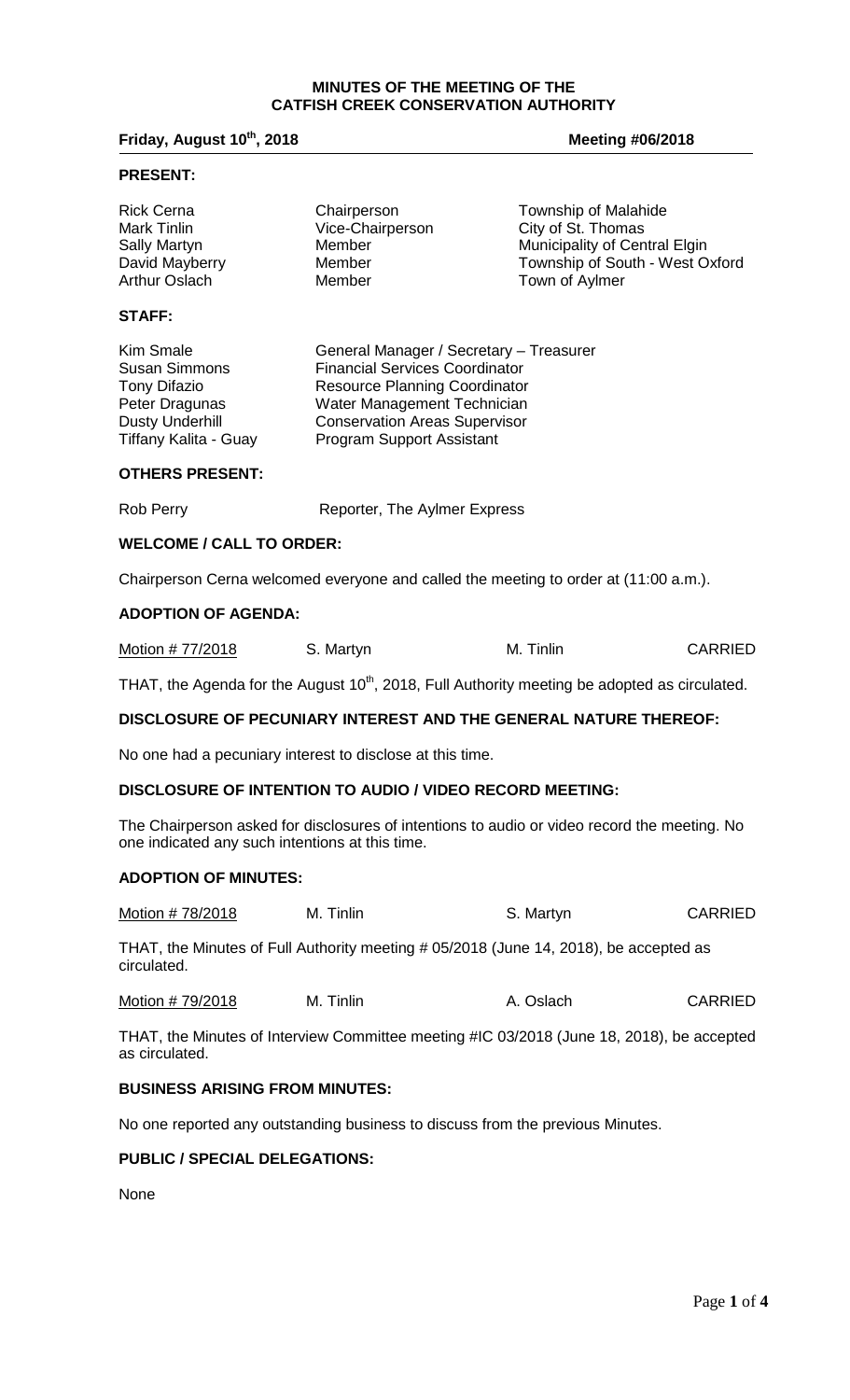# **REPORTS:**

|                                              | Report FA 39/2018 – Monthly Staff Reports, was presented, discussed, and resolved.            |           |                |
|----------------------------------------------|-----------------------------------------------------------------------------------------------|-----------|----------------|
| Motion # 80/2018                             | S. Martyn                                                                                     | M. Tinlin | <b>CARRIED</b> |
|                                              | THAT, Staff Reports for the months of June and July, 2018, be noted and filed.                |           |                |
| and resolved.                                | Report FA 40/2018 – June Summary of Revenue and Expenditures, was presented, discussed,       |           |                |
| <u>Motion # 81/2018</u>                      | M. Tinlin                                                                                     | S. Martyn | <b>CARRIED</b> |
| THAT, Report FA 40/2018, be noted and filed. |                                                                                               |           |                |
|                                              | Report FA 41/2018 – Accounts Paid, was presented, discussed, and resolved.                    |           |                |
| Motion # 82/2018                             | M. Tinlin                                                                                     | A. Oslach | <b>CARRIED</b> |
|                                              | THAT, Accounts Paid totaling \$45,551.29, be approved as presented in Report FA 41/2018.      |           |                |
| and resolved.                                | Report FA 42/2018 - July Summary of Revenue and Expenditures, was presented, discussed,       |           |                |
| Motion # 83/2018                             | S. Martyn                                                                                     | M. Tinlin | <b>CARRIED</b> |
| THAT, Report FA 42/2018, be noted and filed. |                                                                                               |           |                |
|                                              | Report FA 43/2018 – Accounts Payable, was presented, discussed, and resolved.                 |           |                |
| <u>Motion # 84/2018</u>                      | M. Tinlin                                                                                     | S. Martyn | <b>CARRIED</b> |
| FA 43/2018.                                  | THAT, Accounts Payable totaling \$32,604.86, be approved for payment as presented in Report   |           |                |
| resolved.                                    | Report FA 44/2018 – Conservation Ontario Council Meeting, was presented, discussed, and       |           |                |
| Motion # 85/2018                             | M. Tinlin                                                                                     | A. Oslach | <b>CARRIED</b> |
| THAT, Report FA 44/2018, be noted and filed. |                                                                                               |           |                |
|                                              | Report FA 45/2018 – Monthly Plan Review, was presented, discussed, and resolved.              |           |                |
| Motion # 86/2018                             | S. Martyn                                                                                     | M. Tinlin | <b>CARRIED</b> |
| July, 2018.                                  | THAT, the Full Authority approve the Monthly Plan Review Report for the months of June and    |           |                |
| and resolved.                                | Report FA 46/2018 - Approved Section 28 Regulation Applications, was presented, discussed,    |           |                |
| Motion # 87/2018                             | M. Tinlin                                                                                     | S. Martyn | <b>CARRIED</b> |
| FA 46/2018, as information.                  | THAT, the Full Authority receive the staff approved Section 28 Regulation Applications Report |           |                |
| resolved.                                    | Report FA 47/2018 – New Ministry and Minister Announcement, was presented, discussed, and     |           |                |
| <u>Motion # 88/2018</u>                      | D. Mayberry                                                                                   | M. Tinlin | <b>CARRIED</b> |
|                                              | $T111T$ Depart $\Gamma$ $\Lambda$ 47/0040 he resolved as information of this time             |           |                |

THAT, Report FA 47/2018, be received as information at this time.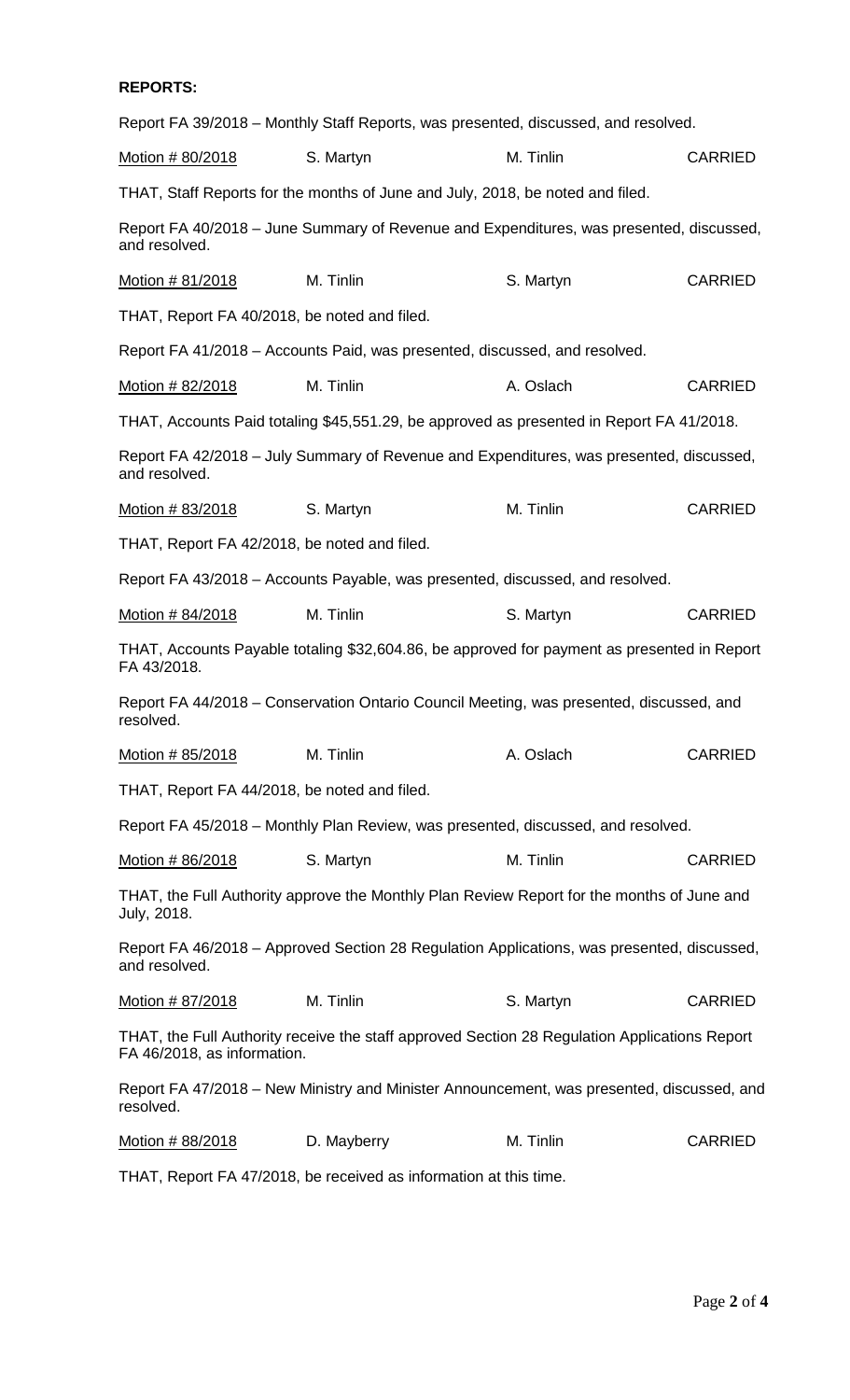Report FA 48/2018 – Source Water Protection Data Sharing Agreement, was presented, discussed, and resolved.

Motion # 89/2018 S. Martyn D. Mayberry CARRIED

THAT, the Full Authority concurs with the direction of the Grand River Conservation Authority with regards to the signing of the new Grant of License Agreement circulated by the Ministry of Environment, Conservation and Parks.

Report FA 49/2018 – Catfish Creek Low Water Update, was presented, discussed, and resolved.

Motion # 90/2018 A. Oslach S. Martyn S. Martyn CARRIED

THAT, Report FA 49/2018, be received as information at this time.

Report FA 50/2018 – By – Law Enforcement Services, was presented, discussed, and resolved.

Motion # 91/2018 D. Mayberry A. Oslach CARRIED

THAT, the Catfish Creek Conservation Authority purchase by – law enforcement services through the Township of Malahide's contract with Commissionaires Great Lakes in accordance with the fee schedule attached to Report FA 50/2018; and further,

THAT, the expenses for the total hours of service shall not exceed \$1,500.00 in any given year.

Staff were also directed to send a letter thanking the Township of Malahide for allowing the CCCA to participate in their By – Law Enforcement Agreement with Commissionaires Great Lakes.

Report FA 51/2018 – Conservation Areas Workshop Conference, was presented, discussed, and resolved.

Motion # 92/2018 S. Martyn D. Mayberry CARRIED

THAT, the Full Authority authorize the Conservation Areas Supervisor to attend the 12<sup>th</sup> Annual Conservation Areas Workshop Conference in Orillia on October  $24<sup>th</sup> - 26<sup>th</sup>$ , 2018.

## **GENERAL MANAGER / SECRETARY - TREASURER'S REPORT:**

a) Stewardship Tour:

Alternative Land Use Services (ALUS) Elgin will be holding their  $3<sup>rd</sup>$  Annual Environmental Stewardship Tour on Wednesday, August 29<sup>th</sup>, 2018. The tour will start at the E.M. Warwick C.A. at 8:30 a.m. and return at 2:00 p.m.

#### **UNFINISHED BUSINESS:**

None

#### **CHAIRPERSON'S / BOARD MEMBER'S REPORT:**

Member Martyn mentioned that she recently had the opportunity to visit an Eco Lodge in Quebec where all the trails were elevated above ground level to protect the native vegetation from being damaged by the people using the property.

Member Oslach noted that he will be setting up a telescope for visitors to observe the planets in the night sky at the Springwater Conservation Area during the  $24<sup>th</sup>$  Annual Fred Eaglesmith Charity Picnic on August  $18<sup>th</sup>$ , 2018.

#### **NOTICE OF MOTIONS / NEW BUSINESS:**

None